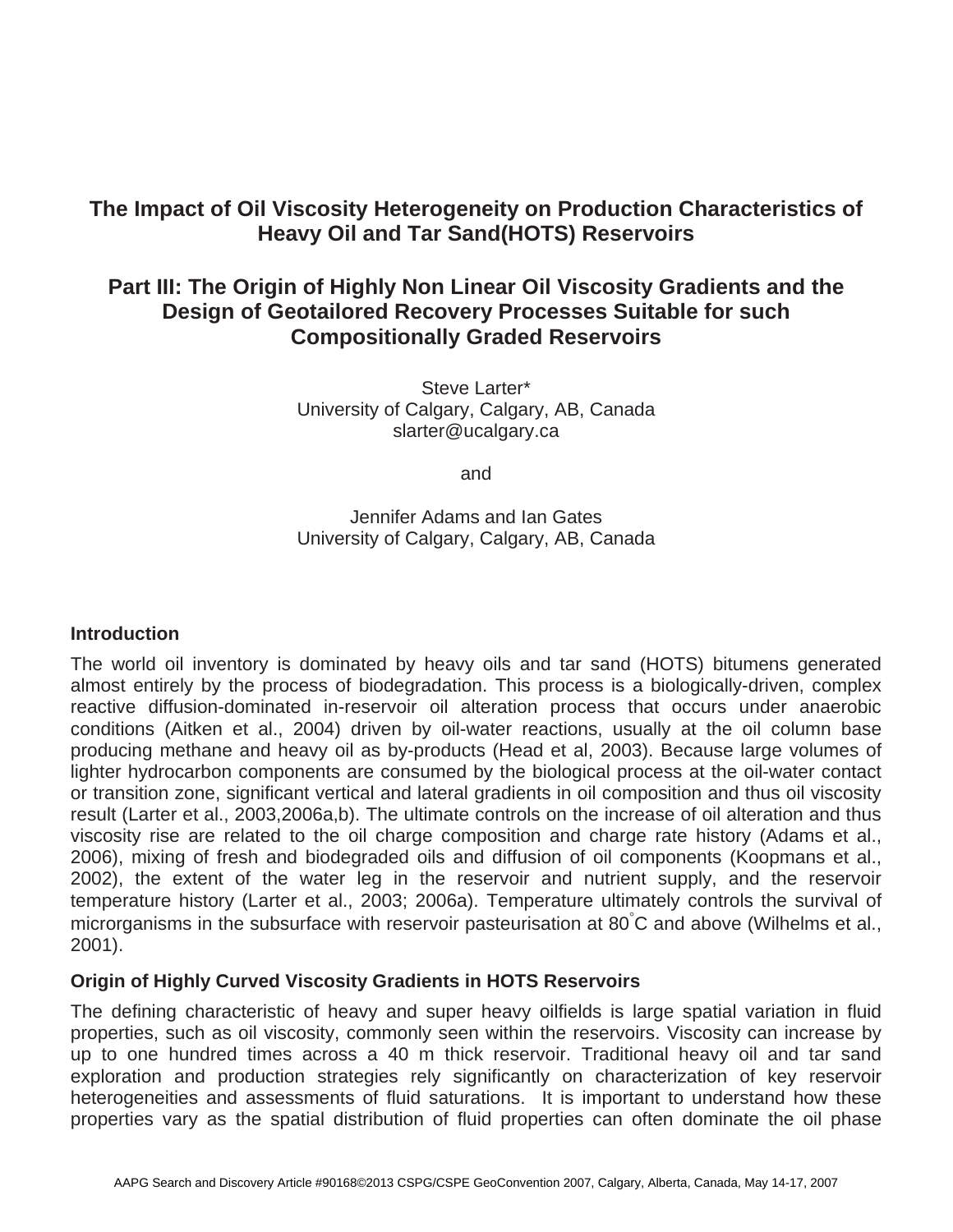mobility ratio (oil effective permeability/oil viscosity) distribution which in turn controls production behavior under cold and thermal recovery but surprisingly, in most reservoir simulations, fluid variations are often ignored! Petroleum biodegradation proceeds at the oil-water contact (OWC), or basal reaction zone under anaerobic conditions in any reservoir that has a water leg and has not been heated to temperatures over 80 $^{°}$  C. For instance, to the west of the Peace River tar sands, near Fairview, Alberta, Cretaceous Gething reservoirs were heated to temperatures greater than 80°C and pasteurised prior to later uplift, thus these oils have undergone little or no biodegradation. In contrast, at the Peace River tar sands, which remain biologically active today, biodegradation continued, and resulted in heavily biodegraded oils. This ultimately led to preservation of essentially non-degraded oils in pasterurised Lower Cretaceous reservoirs to the west of the Peace River tar sand area, while heavily degraded oils are found in Peace River and severely degraded oils at Athabasca (Adams et al., 2006). The regional oil viscosity trends broadly also follow this pattern.

The process of biodegradation is driven from the basal reaction zone near the oil-water contact with reactive hydrocarbons brought to the reaction zone by diffusion and during field charging advection. This results in the most altered and viscous oils being located at the base of the oil column in most instances (Larter et al., 2003; 2006) which is where wells are often placed for thermal gravity drainage processes such as SAGD or CSS. We have developed several full physics numerical models of the biodegradation process (e.g. 1DRS) which couple charging and biodegradation in a reservoir simulation environment. These allow us to calculate changing compositional profiles through geological time and also predict viscosity gradients distant from well control in HOTS reservoirs. We describe why we find curved, parabolic or even exponential viscosity depth profiles in western Canadian reservoirs where oil charge has terminated(Fig 1,b,c,d, but in actively charging traps elsewhere in the world, we typically see more sub-linear viscosity versus depth profiles(Fig 1a). We also describe the dynamics of the biodegradation basal reaction zone which can be several meters thick and its impact on the production character of HOTS reservoirs. The ability to perform reactive reservoir simulations with full physical models of biodegradation allows us to populate full reservoir simulator models with mixtures of oils that fully reflect the viscosity heterogeneity of a typical western Canada HOTS reservoir. This together with advances in optimisation technology and parallel computing developments (Gates and Chakrabarty, 2006a, 2006b) applied to reservoir simulations allow automated development of advanced recovery processes that are tailored to the heterogeneities found in HOTS reservoirs. We describe two such geotailored processes we are exploring.

### **Geotailored Recovery Processes**

As we described above, compositional and fluid property gradients are common and well documented in conventional heavy oilfields and in super heavy oil occurrences such as tar sand reservoirs. In the severely biodegraded oils of both the Athabasca and Peace River tar sand reservoirs, highly non-linear chemical compositional and fluid viscosity gradients are common and have been shown to dramatically impact existing generation recovery processes such as SAGD and CSS (Larter et al., 2006a; Adams et al., 2007). The ability to recognise these compositional gradients and import them into reservoir simulators (Larter et al., 2006a; Adams, 2007) allows design of recovery processes that take advantage of, rather than fight, these natural phenomena. We describe a new generation of transitional and initial thermal recovery processes that take advantage of the near ubiquitous viscosity and mobility ratio gradients: JAGASS and iSAGD, which demonstrate significant improvements in recovery and economics over existing thermal methods (Adams et al., 2007). Well configurations tailored to specific reservoir geometries and properties as well as fluid property distributions for primary thermal recovery increase initial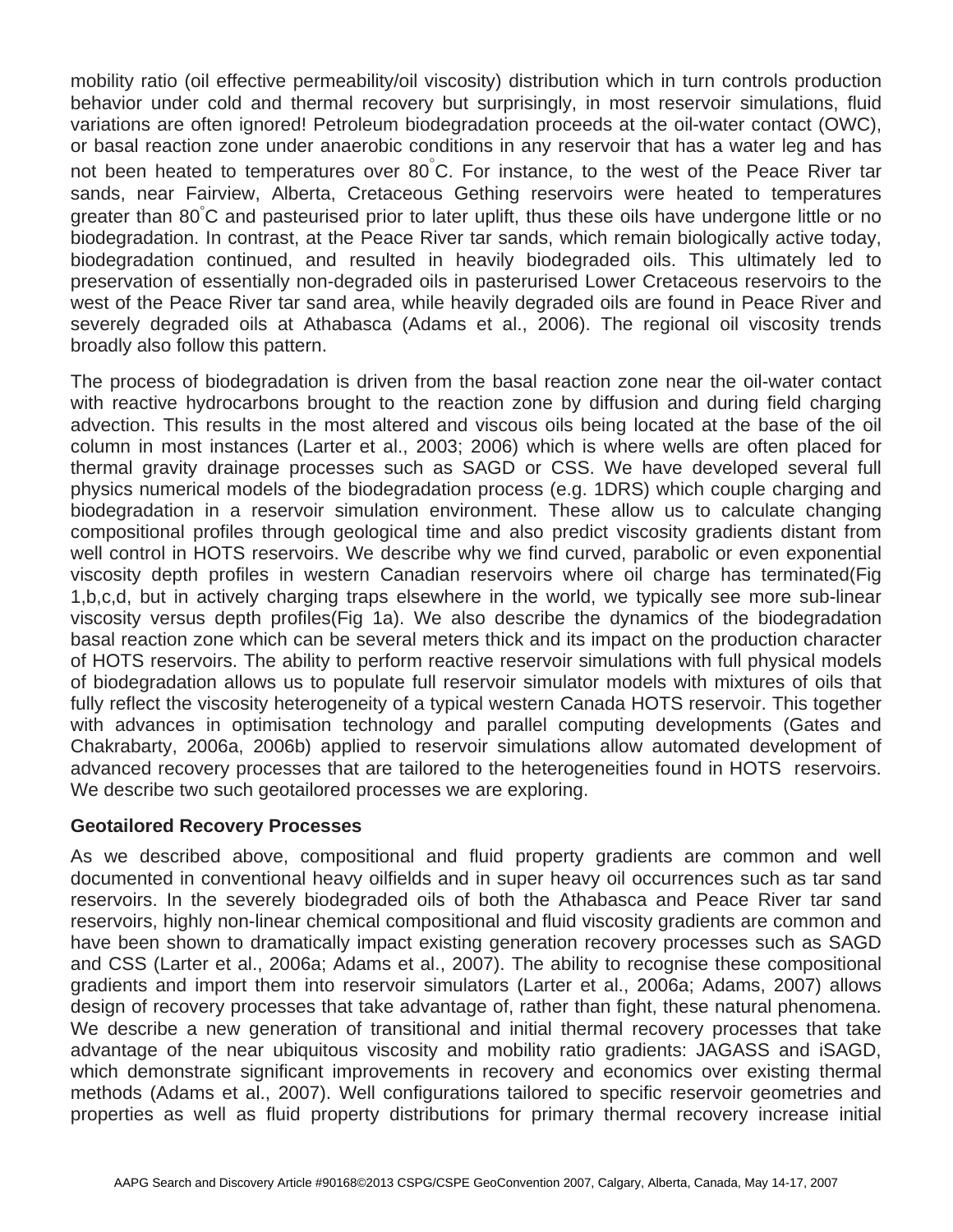production by 50 to 100%. Substantial cost savings and overall recovery enhancement are achieved in transitional cold primary to thermal secondary recovery methods (JAGASS) by using a production J-well placed below what is initially a cold production well, which is then later used to inject steam as in SAGD. Detailed 3D reservoir simulations predict roughly 25% more oil recovery with about 50% drop in cumulative steam-oil ratio compared to standard SAGD in an identical reservoir. The JAGASS process has many similarities to SAGD such as steam trap control and potential for low pressure and solvent-assisted operation. We outline how we think future thermal recovery processes will evolve to cope with western Canada's hetergenous reservoirs and their heterogenous fluids.and we describe our combined fluids, rock and simulation approach to reservoir characterisation and recovery process design.

#### **References**

Adams, J.J., Gates,I.D. and Larter, S.(2007) The Impact of Oil Viscosity Heterogeneity on Production Characteristics of Tar Sand and Heavy Oil Reservoirs. Part II: Intelligent, Geotailored Recovery Processes in Compositionally Graded Reservoirs. CHOA Slugging It Out Meeting.

Adams, J.J.. (2007) Ph.D Thesis., University of Calgary.

Adams, J.J., Fowler, M and Riediger, C. and Larter, S.R., (2006) The Canadian tar sands are limited by deep burial sterilization. J. Geochem. Exploration, 89 (1-3): 1-4 Sp. Iss. SI APR-JUN 2006.

Aitken,C.M., Jones, D.M. and Larter,S.R., (2004) Anaerobic hydrocarbon biodegradation in deep subsurface oil reservoirs. Nature, 431, 291-294.

Bennett, B. and Larter, S.R. (2000) Quantitative separation of aliphatic and aromatic hydrocarbons using silver ion-silica solidphase extraction. Analytical Chemistry 72, 5, 1039-1044.

Gates, I.D., and Chakrabarty, N. (2006a) Optimization of Steam-Assisted Gravity Drainage (SAGD) in Ideal McMurray Reservoir. *Journal of Canadian Petroleum Technology*, 45(9):54-62.

Gates, I.D. and Chakrabarty, N. Design of the Steam and Solvent Injection Strategy in Expanding-Solvent Steam-Assisted Gravity Drainage. Paper Number 2006-023 presented at the 57th Canadian International Petroleum Conference, Calgary, Alberta, Canada, June 13-15, 2006.

Head, I.M., Jones, D.M. and Larter, S.R.(2003) Biological activity in the deep subsurface and the origin of heavy oil. Nature, 426, 344-352.

Huang H.P., Bowler B.F.J., Oldenburg T.B.P., Larter S.R. (2004) The effect of biodegradation on polycyclic aromatic hydrocarbons in reservoired oils from the Liaohe basin, NE China ORG GEOCHEM 35 (11-12): 1619-1634

Koopmans MP, Larter SR, Zhang CM, et al. Biodegradation and mixing of crude oils in Eocene Es3 reservoirs of the Liaohe basin, northeastern China AAPG BULL 86 (10): 1833-1843 OCT 2002

Larter, S., Adams,J.J., Gates,I.D, Huang, H., and Bennett, B.,(2006a) CIPC Origin and Impact of fluid viscosity variations on production of heavy oils. JCPT in review.

Larter, S. R., A. Wilhelms, I. Head, M. Koopmans, A. Aplin, R. Di Primio, C. Zwach, M. Erdmann, and N. Telnaes. 2003. The controls on the composition of biodegraded oils in the deep subsurface: (Part 1) Biodegradation rates in petroleum reservoirs. Org. Geochem. 34:601-613.

Larter, S., H. Huang, J. Adams, B. Bennett, O. Jokanola, T. Oldenburg, M. Jones, I. Head, C. Riediger, and M. Fowler, 2006b, The controls on the composition of biodegraded oils in the deep subsurface: Part II - Geological controls on subsurface biodegradation fluxes and constraints on reservoir-fluid property prediction: AAPG Bulletin, v. 90, p. 921-938.

Wilhelms, A., Larter, S.R., Head, I. et al. (2001) Biodegradation of oil in uplifted basins prevented by deep-burial sterilization. Nature 411 (6841), 1034-1037.